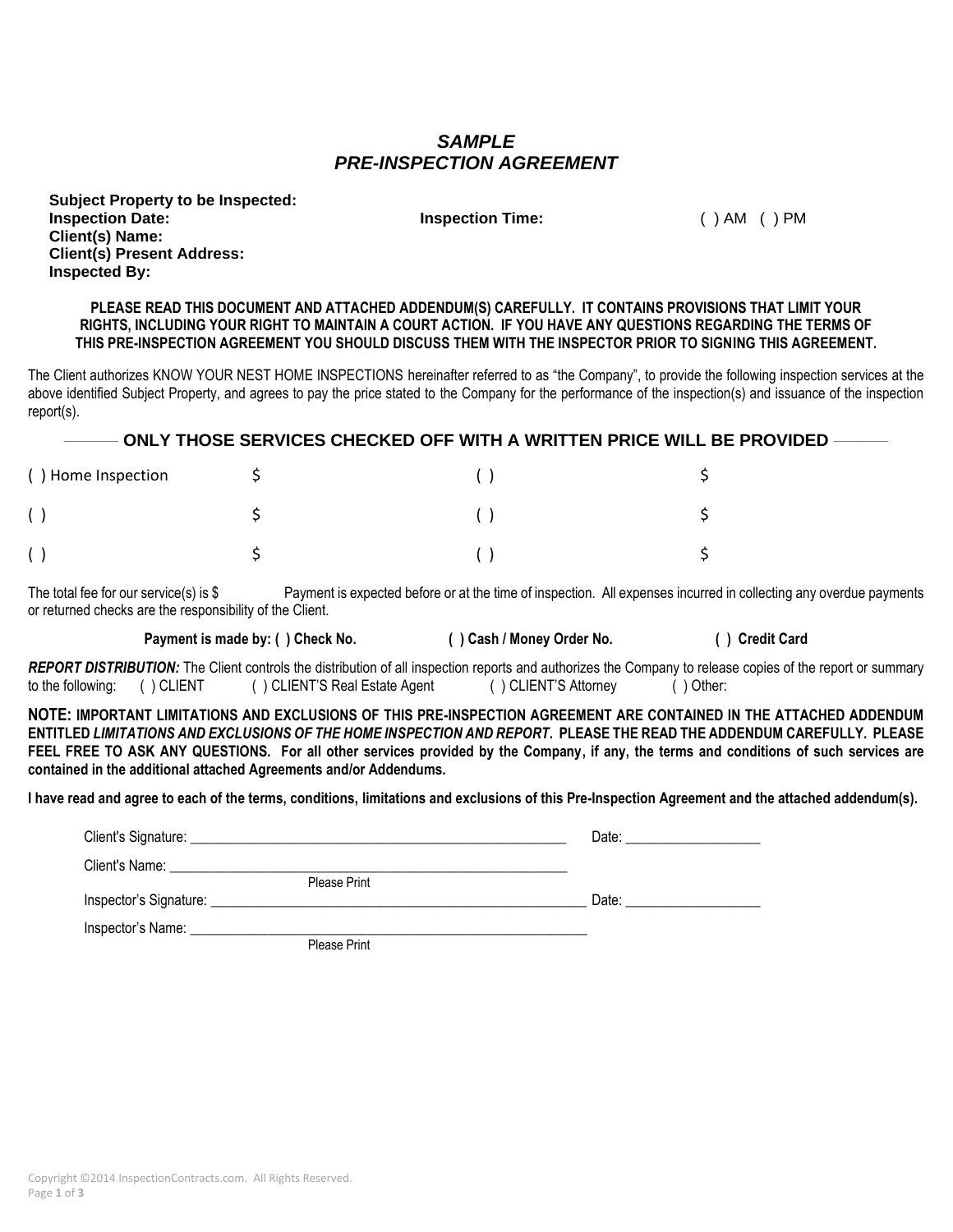## **LIMITATIONS AND EXCLUSIONS OF THE HOME INSPECTION AND REPORT**

CLIENT AND COMPANY (Company is also defined to include any and all inspectors who perform the contracted-for inspections as an employee or independent contractor of the Company) agree to the following terms and conditions:

 1. **Client Attendance and Permission to Access Subject Property:** The Client acknowledges that Client and/or any authorized representative has been encouraged to attend and participate in the inspection and recognizes that failure to do so may result in less than a complete understanding of the findings. The Client further acknowledges that such participation is at the Client's own risk. The Client warrants that permission has been secured for the Company to enter and inspect the Subject Property.

 2. **Standards of Practice:** The Company agrees to perform a limited visual inspection of the systems and components included in the inspection as they exist at the time of the inspection and for which a fee has been agreed upon. Home Inspectors, including the Company, are governed by the rules in the New Jersey Administrative Code contained at *N.J.A.C.* §13:40-15 and the Company and its inspector(s) shall comply with these rules. Failure to comply with these rules may subject the Company and its inspector(s) to discipline. The inspection is limited by the exceptions and exclusions as contained in the Standards of Practice, *N.J.A.C. §13:40-15.16*, and this Pre-Inspection Agreement.

 3. **Definitions and Purpose of the Inspection: Home inspection** means a limited visual, functional, non-invasive inspection, conducted for a fee or any other consideration, and performed without moving personal property, furniture, equipment, plants, soil, snow, ice or debris, using the mandatory equipment and including the preparation of a home inspection report of the accessible elements of the following systems and components of a residential building: structural; exterior; roofing; plumbing; electrical; heating; cooling; interior; insulation; and ventilation, fireplaces and solid fuel burning appliances, as described more fully in *N.J.A.C. §13:40-15.16(c)*, but excluding recreational facilities and outbuildings other than garages or carports. The purpose of the home inspection is to identify and report on material defects found in those systems and components. A **material defect** is a condition, or functional aspect, of a structural component or system that is readily ascertainable during a home inspection that substantially affects the value, habitability or safety of the dwelling, but does not include decorative, stylistic, cosmetic, or aesthetic aspects of the system, structure or component. **Accessible** means available for visual inspection without requiring the moving of personal property, dismantling, destructive measures, or any action which will likely involve risk to persons or property.

 4. **Inspection Report:** The Client and the Company agree that the Company, and its inspector(s), will prepare a written home inspection report which shall: (A) disclose those systems and components which are/were designated for inspection pursuant to *N.J.A.C. §13:40-15.16* and are/were present in the Subject Property at the time of the inspection, as well as those systems and components which are/were present at the time of the inspection but are/were not inspected and the reason(s) they were not inspected; (B) describe the systems and components as defined in *N.J.A.C. §13:40-15.16*; (C) state and identify what material defects were found in the previously described systems and components; (D) state the significance of the findings; and (E) provide recommendations regarding the need to repair, replace and/or monitor a system and/or component, or obtain examination and analysis by a qualified professional, tradesperson and/or service technician.

 5. **Inspection Exclusions:** The Company **IS NOT REQUIRED TO**: (1) enter any area or perform any procedure which is, in the opinion of the inspector, unsafe and likely to be dangerous to the inspector or other persons; (2) enter any area or perform any procedure which will, in the opinion of the inspector, likely damage the Subject Property or its systems or components; (3) enter any area which does not have at least 24 inches of unobstructed vertical clearance and at least 30 inches of unobstructed horizontal clearance; (4) identify concealed conditions and latent defects; (5) determine life expectancy of any system or component, condition and/or operation of any appliance where connecting piping, wiring and/or components are not readily accessible and visible; (6) determine the cause of any condition or deficiency; (7) determine future conditions that may occur including the failure of systems and components including consequential damage; (8) determine the operating costs of systems or components; (9) determine the suitability of the Subject Property for any specialized use; (10) determine compliance with codes, regulations and/or ordinances; (11) determine market value of the Subject Property or its marketability; (12) determine advisability of purchase of the Subject Property; (13) determine the presence of any potentially hazardous plants, animals or diseases or the presence of any suspected hazardous substances or adverse conditions such as mold, fungus, toxins, carcinogens, noise, and contaminants in soil, water, and air. Such environmental concerns and hazards include, but are not limited to: asbestos; radon; lead; urea formaldehyde; mold; mildew; fungus; odors; noise; toxic or flammable chemicals; water or air quality; PCBs or other toxins; electromagnetic fields; underground storage tanks; proximity to toxic waste sites or sites being monitored by any state or federal agency; carbon monoxide; the presence of or any hazards associated with the use or placement of Chinese drywall at the Subject Property; or any other environmental or health hazards; (14) determine the effectiveness of any system installed or method utilized to control or remove suspected hazardous substances; (15) operate any system or component which is shut down or otherwise inoperable; (16) operate any system or component which does not respond to normal operating controls; (17) operate shut-off valves; (18) determine whether water supply and waste disposal systems are public or private; (19) insert any tool, probe or testing device inside electrical panels; (20) dismantle any electrical device or control other than to remove the covers of main and sub panels; (21) walk on unfloored sections of attics; or (22) light pilot flames or ignite or extinguish fires. The Company **IS NOT REQUIRED TO DETERMINE** whether any system or component of the Subject Property has been affected by the illegal manufacture, distribution, storage, possession or sale of any illicit drugs, products or by-products, including, but not limited to, methamphetamines, and including any and all chemicals, tools, household fixtures or appliances used to facilitate such illegal activities.

6. **BINDING ARBITRATION PROVISION. PLEASE READ CAREFULLY:** Any dispute, controversy, interpretation, or claim, including claims for, but not limited to, breach of contract, any form of negligence, fraud or misrepresentation, and/or any violation of any law, statute, ordinance, regulation or code, or any other theory of liability arising out of, from or related to this Pre-Inspection Agreement or arising out of, from or related to the inspection or report shall be submitted to final and binding arbitration as conducted by and according to the Rules and Procedures of Construction Dispute Resolution Services, LLC. The decision of the arbitrator appointed by Construction Dispute Resolution Services, LLC shall be final and binding and judgment on the decision may be entered in any court of competent jurisdiction. **NOTICE: YOU AND WE WOULD HAVE A RIGHT OR OPPORTUNITY TO LITIGATE DISPUTES THROUGH A COURT AND HAVE A JUDGE OR JURY DECIDE THE DISPUTES BUT HAVE AGREED INSTEAD TO RESOLVE DISPUTES THROUGH BINDING ARBITRATION.**